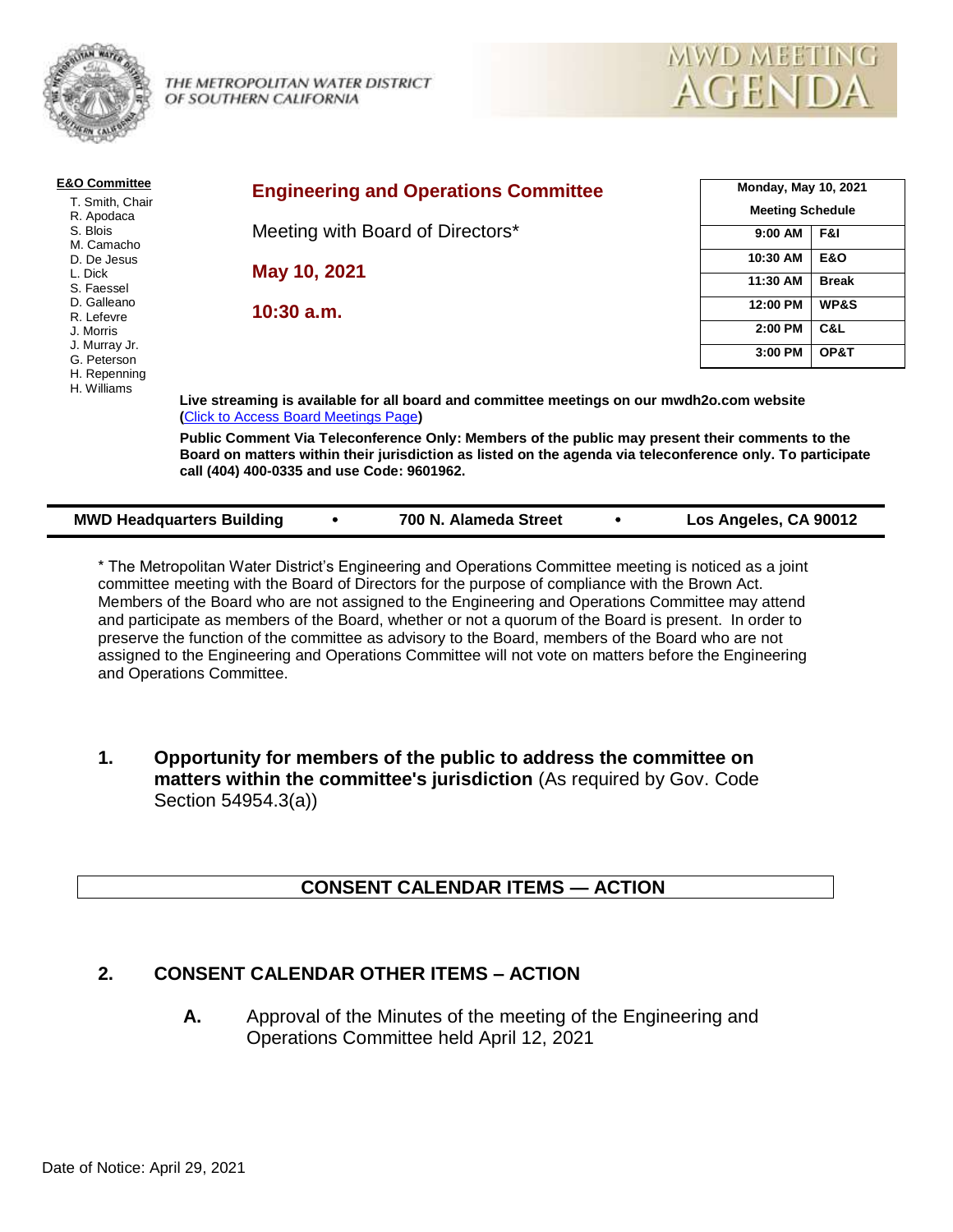# **3. CONSENT CALENDAR ITEMS – ACTION**

- **7-4** Authorize an increase of \$200,000 in change order authority for the contract to rehabilitate the Greg Avenue Pump Station; and authorize an increase of \$350,000 to an agreement with Black and Veatch, Inc. for a new not-to-exceed amount of \$1,250,000 for engineering support; the General Manager has determined that the proposed action is exempt or otherwise not subject to CEQA
- **7-5** Award a \$2,022,000 contract to R2BUILD to upgrade the flow monitoring station at Mile 12 of the Colorado River Aqueduct; the General Manager has determined that the proposed action is exempt or otherwise not subject to CEQA

#### **END OF CONSENT CALENDAR ITEMS**

#### **4. OTHER BOARD ITEMS – ACTION**

None

# **5. BOARD INFORMATION ITEMS**

None

# **6. COMMITTEE ITEMS**

- a. Innovative Research at the Advanced Purification Center
- b. Update on Indoor Air Quality Ventilation Improvements

# **7. MANAGEMENT REPORTS**

- a. Water System Operations Manager's report
- b. Engineering Services Manager's report